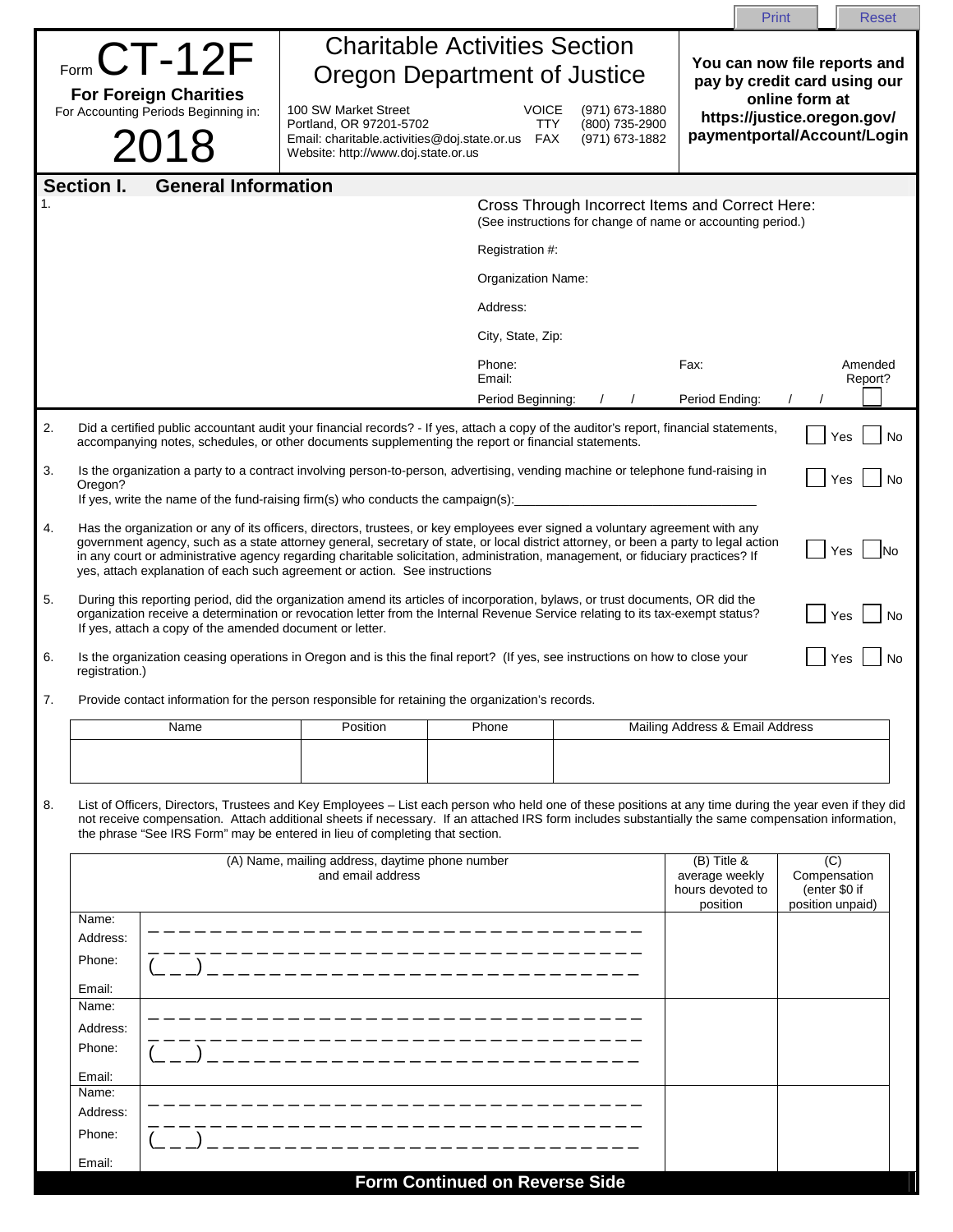|                                                                                                                                                                                                                                                                                                                                                                                                                                                                                                                                                                                                                                                                                                                                                  | Section II.                                                                                                                                                                                                                                             | <b>Fee Calculation</b>                                                                                                                                                                                                                                                                     |                |       |     |  |  |
|--------------------------------------------------------------------------------------------------------------------------------------------------------------------------------------------------------------------------------------------------------------------------------------------------------------------------------------------------------------------------------------------------------------------------------------------------------------------------------------------------------------------------------------------------------------------------------------------------------------------------------------------------------------------------------------------------------------------------------------------------|---------------------------------------------------------------------------------------------------------------------------------------------------------------------------------------------------------------------------------------------------------|--------------------------------------------------------------------------------------------------------------------------------------------------------------------------------------------------------------------------------------------------------------------------------------------|----------------|-------|-----|--|--|
| 9.                                                                                                                                                                                                                                                                                                                                                                                                                                                                                                                                                                                                                                                                                                                                               |                                                                                                                                                                                                                                                         | 9.<br>(If Oregon revenue is unknown or cannot be reasonably estimated, write the total revenue from Line 12 (current year) on<br>Form 990; Line 9 on Form 990-EZ; or Part I, Line 12a on Form 990-PF.) (If estimated, or if organization claims no<br>Oregon revenue, attach explanation.) |                |       |     |  |  |
| 10.                                                                                                                                                                                                                                                                                                                                                                                                                                                                                                                                                                                                                                                                                                                                              |                                                                                                                                                                                                                                                         | (See chart below. Minimum fee is \$20, even if total revenue is a negative amount.) The revenue fee is determined by the amount on line 9.<br>10.                                                                                                                                          |                |       |     |  |  |
|                                                                                                                                                                                                                                                                                                                                                                                                                                                                                                                                                                                                                                                                                                                                                  | \$0<br>\$25,000<br>\$50,000<br>\$100,000<br>\$250,000<br>\$500,000<br>\$1,000,000 or                                                                                                                                                                    | Amount on Line 9<br><b>Revenue Fee</b><br>\$20<br>\$24,999<br>\$49,999<br>\$50<br>\$90<br>\$99,999<br>\$249,999<br>\$150<br>\$200<br>\$499,999<br>$\sim 10^{-11}$<br>$\sim 10^{-11}$<br>\$999,999<br>\$300<br>\$400<br>more                                                                |                |       |     |  |  |
| 11.                                                                                                                                                                                                                                                                                                                                                                                                                                                                                                                                                                                                                                                                                                                                              | Oregon Net Assets or Fund Balances at the End of the<br>11.<br>(If the Oregon amount is unknown, write the total net assets or fund balances from<br>Line 22 (end of year) on Form 990; Line 21 on Form 990-EZ; or Part III, Line 6 on<br>Form 990-PF.) |                                                                                                                                                                                                                                                                                            |                |       |     |  |  |
| 12.                                                                                                                                                                                                                                                                                                                                                                                                                                                                                                                                                                                                                                                                                                                                              |                                                                                                                                                                                                                                                         | Oregon Net Fixed Assets Used to Conduct Charitable Activities<br>(If the Oregon amount is unknown, write \$0.)                                                                                                                                                                             | 12.            |       |     |  |  |
| 13.                                                                                                                                                                                                                                                                                                                                                                                                                                                                                                                                                                                                                                                                                                                                              | 13.<br>(Line 11 minus line 12. If less than \$50,000, write \$0.)                                                                                                                                                                                       |                                                                                                                                                                                                                                                                                            |                |       |     |  |  |
| 14.                                                                                                                                                                                                                                                                                                                                                                                                                                                                                                                                                                                                                                                                                                                                              | 14.<br>(Line 13 multiplied by .0001. If the fee is less than \$5, enter \$0. Not to exceed \$2,000. Round cents to the nearest whole dollar.)                                                                                                           |                                                                                                                                                                                                                                                                                            |                |       |     |  |  |
| 15.                                                                                                                                                                                                                                                                                                                                                                                                                                                                                                                                                                                                                                                                                                                                              |                                                                                                                                                                                                                                                         | Yes<br>Are you filing this report late?  <br>(If yes, the late fee is a minimum of \$20. You may owe more depending on how late the report is. See Instruction 15 for additional information or contact the<br>Charitable Activities Section at (971) 673-1880 to obtain late fee amount.) |                |       | 15. |  |  |
| 16.                                                                                                                                                                                                                                                                                                                                                                                                                                                                                                                                                                                                                                                                                                                                              |                                                                                                                                                                                                                                                         | 16.<br>(Add Lines 10, 14, and 15. Make check payable to the Oregon Department of Justice.)                                                                                                                                                                                                 |                |       |     |  |  |
| Attach a copy of the organization's federal 990 or other return and all supporting schedules and attachments that were filed with the IRS, except that<br>17.<br>Form 990 & 990EZ filers do not need to attach a copy of their Schedule B. Also, if the organization did not file with the IRS or filed a 990-N, but had<br>Total Revenue of \$50,000 or more, or Net Assets or Fund Balances of \$100,000 or more, see the instructions as the organization may be required to<br>complete certain IRS forms for Oregon purposes only. If the attached return was not filed with the IRS, then mark any such return as "For Oregon<br>Purposes Only." If your organization files IRS Form 990-N (e-Postcard) please attach a copy if available. |                                                                                                                                                                                                                                                         |                                                                                                                                                                                                                                                                                            |                |       |     |  |  |
| Under penalties of perjury, I declare that I am an officer/director of the organization. I have examined this return, including all<br><b>Please</b><br>accompanying forms, schedules, and attachments, and to the best of my knowledge and belief, it is true, correct, and complete.<br><b>Sign</b><br><b>Here</b>                                                                                                                                                                                                                                                                                                                                                                                                                             |                                                                                                                                                                                                                                                         |                                                                                                                                                                                                                                                                                            |                |       |     |  |  |
|                                                                                                                                                                                                                                                                                                                                                                                                                                                                                                                                                                                                                                                                                                                                                  |                                                                                                                                                                                                                                                         | Signature of officer                                                                                                                                                                                                                                                                       | Date           | Title |     |  |  |
|                                                                                                                                                                                                                                                                                                                                                                                                                                                                                                                                                                                                                                                                                                                                                  |                                                                                                                                                                                                                                                         | Officer's name (printed)                                                                                                                                                                                                                                                                   | Address        |       |     |  |  |
| Paid<br>Preparer's<br>Use Only                                                                                                                                                                                                                                                                                                                                                                                                                                                                                                                                                                                                                                                                                                                   |                                                                                                                                                                                                                                                         |                                                                                                                                                                                                                                                                                            | Phone          |       |     |  |  |
|                                                                                                                                                                                                                                                                                                                                                                                                                                                                                                                                                                                                                                                                                                                                                  |                                                                                                                                                                                                                                                         | $\Rightarrow$<br>Preparer's signature                                                                                                                                                                                                                                                      | Date           | Phone |     |  |  |
|                                                                                                                                                                                                                                                                                                                                                                                                                                                                                                                                                                                                                                                                                                                                                  |                                                                                                                                                                                                                                                         | Preparer's name (printed)                                                                                                                                                                                                                                                                  | <b>Address</b> |       |     |  |  |

**Line-by-line instructions for completing the annual report form can be found at https://www.doj.state.or.us/charitableactivities/annual-reporting-for-charities/file-your-annual-report. If you click the appropriate link for this year's form, the instructions are included in that document.** If you would like us to send a copy of the instructions, please call us at 971-673- 1880 or send an email to charitable.activities@doj.state.or.us.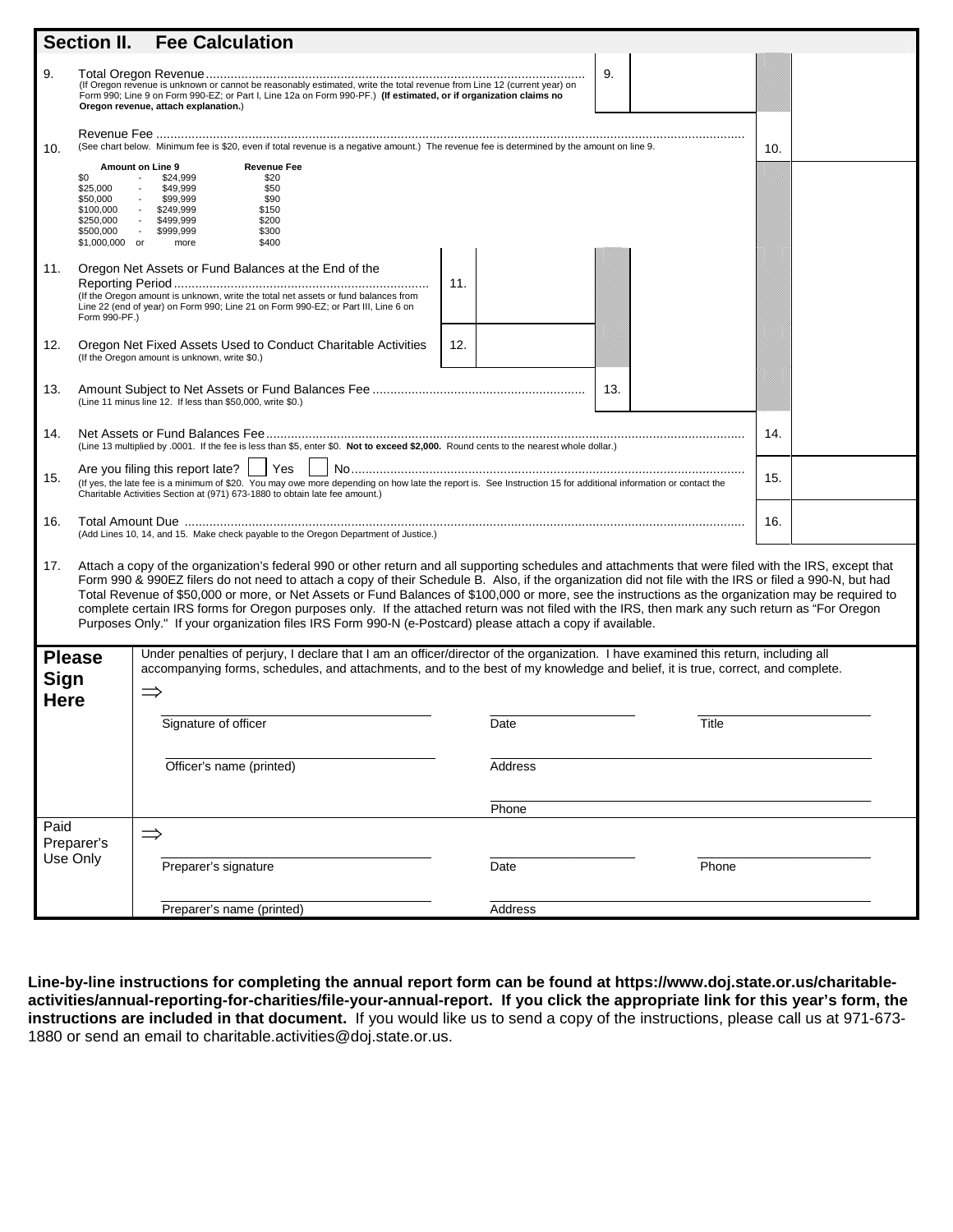# **2018 Form CT-12F Instructions**



**You can now complete and file reports online at https://justice.oregon.gov/paymentportal/Account/Login**

# **General Instructions**

### **Purpose**

Oregon law charges the Attorney General with the duty and responsibility to represent the public's interest in connection with assets held for charitable purposes. The Attorney General carries out this responsibility by requiring organizations holding such assets to register and file periodic financial reports.

Once submitted, this Form and all attachments become a part of the public record. Any interested person may examine or obtain a copy of an annual report of a charitable organization by contacting the Charitable Activities Section. Reports can also be viewed on our website at https://justice.oregon.gov/Charities.

### **Who Must File**

All organizations registered with the Charitable Activities Section of the Oregon Department of Justice must annually file Form CT-12, CT-12F, or CT-12S unless the Attorney General has specifically exempted the organization from the reporting requirements.

### **What Form to File**

File Form CT-12 if the organization is incorporated or organized in Oregon.

File Form CT-12F if the organization is incorporated or organized outside of Oregon. The Charitable Activities Section does not accept multi-state annual report forms in lieu of a completed Form CT-12F.

File Form CT-12S if the organization is a splitinterest trust that holds assets for the benefit of both charitable and non-charitable beneficiaries.

If the organization does not fit within any of the above categories, file Form CT-12.

**The form year should match the starting year of the fiscal period covered by the report.**

### **Due Date**

The Form, all required attachments and schedules, and payment of fees are due in the Charitable Activities Section's office no later than 4 months and 15 days after the end of the organization's fiscal year. If the due date falls on a weekend or legal holiday, the due date is the next business day.

The Charitable Activities Section does not use the postmark date to determine whether an organization has filed timely. Instead, filings are considered to have been made timely if they are physically received within 5 business days after the due date. All filings received more than 5 business days after the due date will be assessed a late charge. See Instruction 15 Late Fees.

### **Extensions for Filing**

An organization may apply for an extension of time to file. Extension requests must be received on or before the due date of the report to avoid a late fee. The maximum available extension period is 180 days. An extension to file is also an extension to pay any associated fees. Therefore, estimated payments should not be included with extension requests.

Extensions may be requested through the Department of Justice website at https://justice.oregon.gov/Charities/Extensions. Follow the instructions carefully to ensure that the Charitable Activities Section receives your request. Please contact our office if you have any questions or are experiencing difficulties with your online request.

The organization may also submit a written request or a copy of the organization's federal extension request (IRS Form 8868) **so long as the Charitable Activities Section receives the request or copy before the due date of the report.** The organization's 4 or 5-digit registration number should be noted on the top of all extension requests. If you would like acknowledgement that your extension request has been received, you should enclose an additional copy of the request and a selfaddressed, stamped envelope.

The Charitable Activities Section will not provide formal notice that the organization's extension request has been approved. Instead, the organization should assume that its extension request has been granted unless you hear otherwise from our office. In the event your request is denied, to avoid a late fee, the annual report must be submitted by the later of the due date or within 10 days after the organization receives notice of denial of the requested extension.

**Important Note**—**An extension request filed with the IRS or the Oregon Department of Revenue does NOT act as an extension with** **the Charitable Activities Section unless a copy is submitted to the Charitable Activities Section by the due date.**

## **Record Keeping**

Please retain a copy of this report and all supporting documentation for at least five years after the due date.

# **Rounding and Blank Lines**

Round all amounts on the report to the nearest whole dollar. Drop amounts under 50 cents and increase amounts from 50 to 99 cents to the next whole dollar. If the amount is zero write "\$0."

**Do not leave any line blank.**

### **Important Reminders**

**Don't lose your tax-exempt status.** Most taxexempt organizations other than churches must file a yearly return with the IRS. Very small organizations are required to file IRS Form 990- N, also known as the e-Postcard. The IRS is required by law to revoke the tax-exempt status of any organization that has failed to file a required return for three consecutive years.

Please refer to http://www.irs.gov/eo for more information about these requirements.

**Important information regarding Social Security numbers (SSNs)** – **Forms submitted to this office become a public record. In order to protect the privacy of named individuals, you should redact any SSNs (if used) from copies of any IRS forms submitted. Although we endeavor to redact social security numbers from any forms we receive, we request your assistance in safeguarding this information by not including it in your submission.**

## **Online Filing Option**

The Department has a new online filing option if you would like to complete and file your report electronically and pay via credit card. For additional information, visit https://www.doj.state.or.us/charitableactivities/annual-reporting-for-charities/fileyour-annual-report/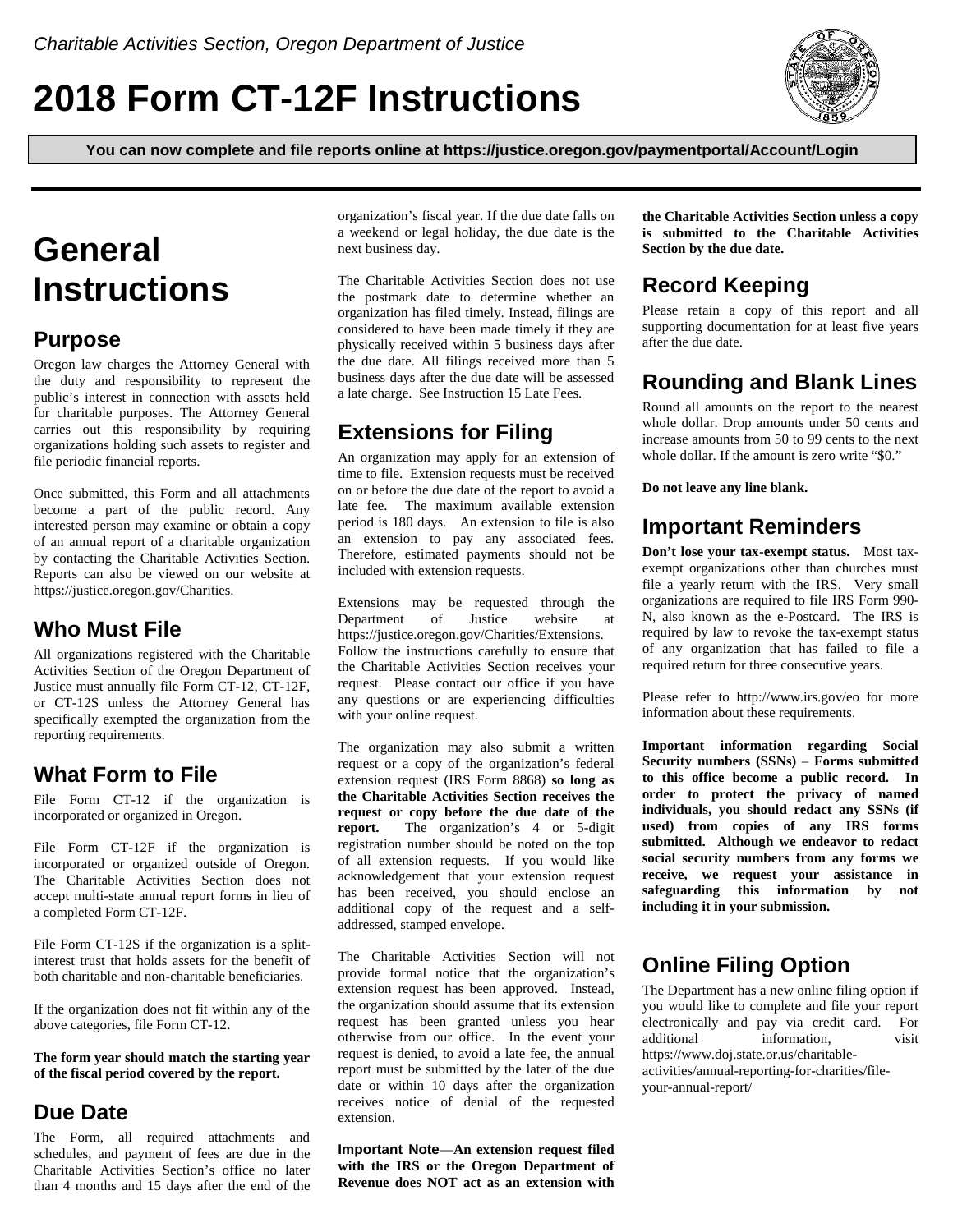### **How to Contact the Charitable Activities Section**

To obtain blank forms, technical assistance or information about a charitable organization, contact the Charitable Activities Section or visit our website at:

Charitable Activities Section Oregon Department of Justice 100 SW Market Street Portland, OR 97201-5702 Phone: (971)673-1880 TTY: (800)735-2900 Fax: (971)673-1882 Email: charitable.activities@doj.state.or.us Website: http://www.doj.state.or.us

### **Where to File**

Send completed forms and any corresponding payment of fees to the above address. Do not send cash.

# **Line Instructions**

### **Section I.**

## **General Information**

### *1. Missing or Incorrect Information*

The Charitable Activities Section sends a form preprinted with name, address contact information and registration number to all registered organizations. If the organization has received one of these preprinted forms, provide any missing or corrected information. If the organization is completing a blank form, provide the requested information in this section.

#### **Name Changes**

If applicable, write the organization's new legal name. Attach a copy of the filed amended articles of incorporation that changed the organization's name.

#### **Address and Phone Number Changes**

If applicable, write the new address where mail for the organization should be directed in the future. If applicable, write the new daytime phone number, fax number and email address for the organization.

#### **Accounting Year Changes**

If applicable, write the organization's new or short reporting period. Preprinted forms are based upon the accounting period we have on record for the organization. If the organization has changed its fiscal year or is filing a final report for a period less than 12 months, the

shortened period covered by the report must be noted here. If the organization is filing a final report, also see the instructions for line 6 for closing requirements.

**Short Year Report**—If the organization is filing a shortened report due to a change in fiscal year, see the instructions for line 13 for calculation of prorated Net Assets or Fund Balances fee.

#### **Amended Reports**

If amending previously submitted information for the same accounting period, check the amended report box. Either complete a blank form that includes the amended information or provide a copy of the previously submitted form that clearly shows what information is being amended. Submit any additional fee due with the amended report.

## *2. Independent Audit*

Check yes if the organization had an independent audit of its financial records performed by a certified public accountant. **Attach a copy of the auditor's report, the financial statements, the accompanying notes, schedules, or other documents supplementing the report or financial statements.** Do not submit copies that are professionally bound.

### *3. Professional / Commercial Fund-Raising*

Check yes if the organization entered into a contract with a for-profit company or a mutual benefit nonprofit company to conduct in-person, advertising, vending machine, or telephone solicitations in Oregon on its behalf. **Write the name(s) of the fund-raising firm(s) who conducted the Oregon campaign in the space provided**.

## *4. Disclosure of Legal Action*

Check yes if the organization or any of its officers, directors, trustees or key employees ever signed a voluntary agreement with any government agency, such as a state attorney general, secretary of state, or local district attorney, or been a party to legal action in any court or administrative agency regarding charitable solicitation, administration, management, or fiduciary practices. This includes assurances of voluntary compliance or discontinuance involving the organization or any other proceeding in which the organization or any current officer, director, trustee, or key employee is subject to any injunction, order, or pending action relating to the solicitation of contributions, or administration of charitable assets. **Attach a written explanation of each such action or agreement, including the agency involved and the allegations. Also, attach a copy of any agreements or actions that occurred in the current reporting period.**

### *5. Amendments to Articles of Incorporation, Bylaws, or Tax-Exempt Status*

Check yes if during the reporting period the organization amended its articles or bylaws, or if the IRS issued a new tax-exempt status ruling for the organization, including revocation.

**Important Note**—Attach copies of amendments to articles of incorporation bearing the Secretary of State's file stamp, signed and dated copies of amended bylaws, and/or IRS determination letters.

# *6. Final Report*

Check yes if this is the final report for the organization.

If foreign organization is dissolving, discontinuing solicitations of Oregon residents, no longer receiving other payments from persons in Oregon, or no longer holding assets or conducting charitable activities in Oregon and would like to close its registration file, the organization must provide written notice to this office in addition to a final report. The notice may be provided through a letter, but the letter must confirm that the organization does not intend to conduct further solicitations or activities in Oregon, or receive other payments from persons in Oregon and holds no assets in the state.

Organizations are required to file reports covering all fiscal periods in which the organization was registered. Accordingly, a final report must cover the fiscal period in which the written notice requesting closure of the registration was received.

**Important Note**—Foreign organizations which intermittently conduct solicitations or charitable activities in Oregon may wish to remain registered during periods of inactivity.

# *7. Who Keeps the Books?*

Indicate the person to be contacted if the organization's books need to be accessed for information or review. Either a business or personal phone number and mailing address are acceptable.

### *8. Officers, Directors, and Other Key Employees*

List each person who was an officer, director, trustee, or key employee (defined below) of the organization at any time during the year even if they are a volunteer and do not receive any compensation from the organization. Give the daytime phone number and preferred mailing address at which officers, etc., want the Charitable Activities Section to contact them. Use an attachment if there are more persons to list than there are lines available.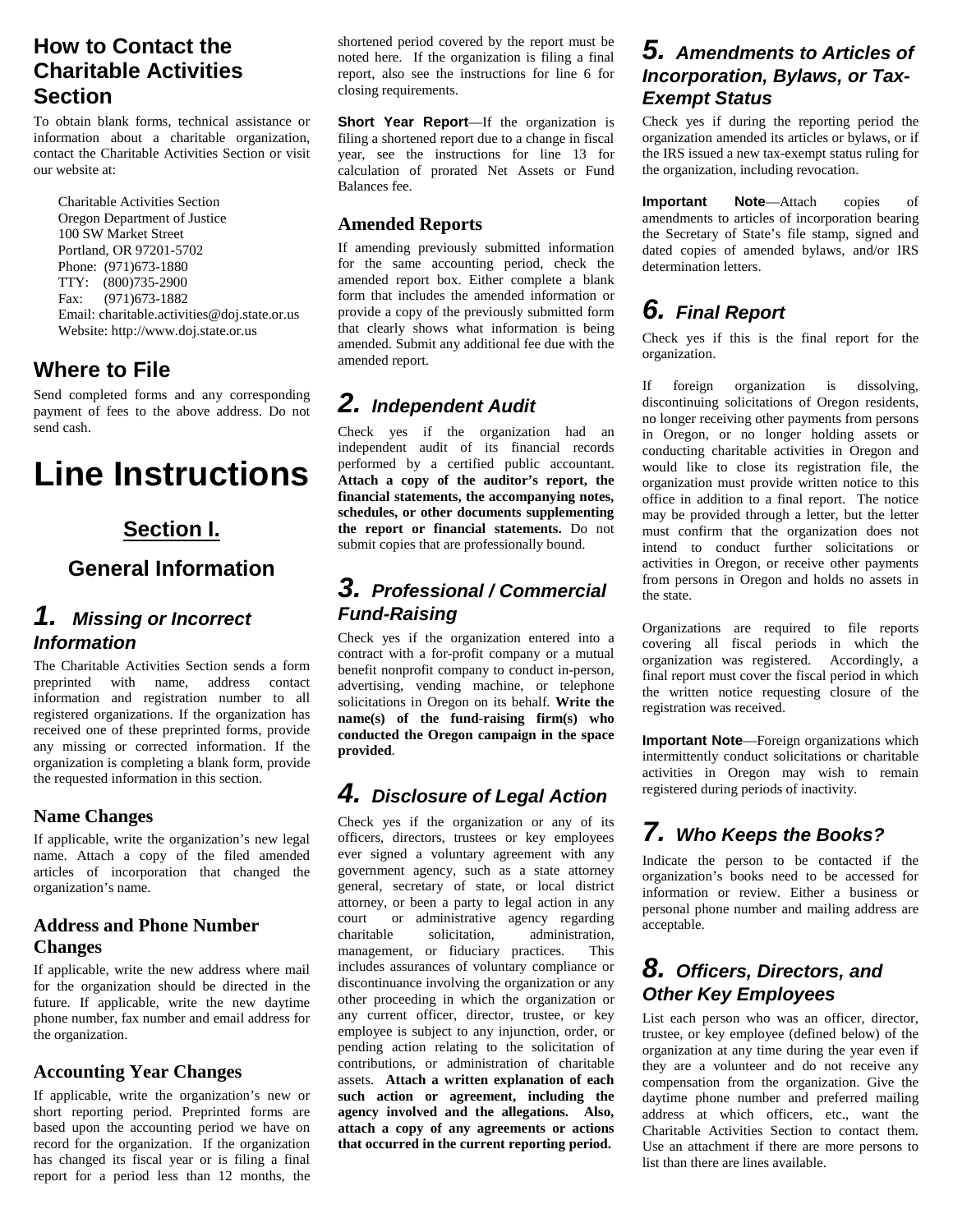A failure to fully complete this part can subject the organization to penalties for filing an incomplete Form.

A **"key employee"** is any person having responsibilities or powers similar to those of officers, directors, or trustees. The term includes the chief management and administrative officials of an organization (such as executive director) but does not include the heads of separate departments or smaller units within an organization.

A chief financial officer and the officer in charge of administration or program operations are both key employees if they have the authority to control the organization's activities, its finances, or both. The "heads of separate departments" reference applies to persons such as the head of the radiology department or coronary care unit of a hospital or the head of the chemistry or history or English department at a college. These persons are managers within their specific areas but not for the organization as a whole and, therefore, are not key employees.

#### Column (C)

If an IRS form is attached that includes complete and accurate compensation information, the phrase "See IRS Form" may be entered in lieu of completing this section.

Otherwise, for each person listed, report the total amount of compensation paid or deferred for payment to a later date, including salary, fees, bonuses, benefits, taxable allowances or reimbursements, the value of noncash compensation, and severance payments.

Enter a zero in column (C) if the person was a volunteer and was not paid or did not accrue any compensation during the reporting year.

The organization may provide an attachment to explain the entire compensation package for any person listed in this part, including whether the compensation includes the payment of amounts previously deferred.

### **Section II.**

### **Fee Calculation**

# *9. Total Oregon Revenue*

Enter the Total Revenue earned from persons or businesses located in Oregon. If the organization does not have a method for identifying or reasonably estimating the Oregon portion, enter the organization's Total Revenue. If the Oregon portion reported was calculated using a reasonable estimate, note on the Form that an estimate was used and identify the method that was used. Do not use an estimate if the amount of Total Oregon Revenue is known or readily available.

The Charitable Activities Section has adopted the definition for "Total Revenue" used by the Internal Revenue Service. If the organization completed an IRS Form for this reporting period, the Total Revenue figure should come from the line number listed:

- IRS Form 990, Part I, line 12 (current year)
- IRS Form 990-EZ, Part I, line 9
- IRS Form 990-PF, Part I, line 12a

If the organization was not required to complete one of these IRS Forms, or filed an IRS Form 990-N, a summary of what constitutes Total Revenue is provided within these instructions. A more detailed definition can be found in the IRS instructions for forms listed above.

"Total Revenue" includes such items as:

- Contributions, gifts, grants
- donated real property
- donated thrift items
- membership dues & assessments
- program service revenue
- government fees & contracts
- interest or dividend income
- gross rental income less rental expense
- other investment income
- gain or loss on sales of assets other than inventory as calculated by gross sale price less cost or other basis
- gain or loss from special events  $\&$ activities which may include bingo games, raffle events, Monte Carlo events, dinners, and door-to-door sales of merchandise as calculated by gross proceeds minus direct expenses
- gain or loss on sale of inventory as calculated by sales price less returns & allowances and the cost of goods sold
- all other sources of revenue.

To report contributions received in a form other than cash, use the market value as of the date of the contribution. When market value cannot be readily determined, use an appraised or estimated value

To determine the amount of any noncash contribution that is subject to an outstanding debt, subtract the debt from the property's fair market value in assigning a value to the revenue received.

"Fair market value" is the amount a reasonable person would pay for the item at the time it was donated to the organization.

**Important Note**—Do not include the value of services donated to the organization, or items such as the free use of materials, equipment, or facilities in reporting Total Revenue.

**Important Note**—If Total Revenue is zero, attach an explanation of why Total Revenue is zero and indicate whether the organization plans to continue operations in Oregon. See the instructions for line 6 if this is the organization's final report.

# *10. Revenue Fee*

Use the total Oregon revenue figure from **line 9** to calculate the revenue fee according to the following schedule.

#### **Revenue Fee Schedule**

| <b>Amount on Line 9</b> |    | <u>Revenue Fee</u> |     |
|-------------------------|----|--------------------|-----|
| \$                      |    | 24.999             | 20  |
| 25,000                  |    | 49.999             | 50  |
| 50,000                  |    | 99.999             | 90  |
| 100,000                 |    | 249.999            | 150 |
| 250,000                 |    | 499.999            | 200 |
| 500,000                 |    | 999.999            | 300 |
| 1.000.000               | or | more               | 4ሰሰ |

The maximum amount subject to a revenue fee is \$1,000,000. The maximum revenue fee is \$400. The minimum revenue fee is \$20, even if total revenue is a negative amount.

### *11. Oregon Net Assets or Fund Balances at the End of the Reporting Period*

Enter the amount of Net Assets or Fund Balances at the end of the reporting period which were held in Oregon. If the organization does not have a method for identifying or reasonably estimating Oregon Net Assets or Fund Balances at end of year, enter the organization's total Net Assets or Fund Balances. If the Oregon portion reported was calculated using a reasonable estimate, note on the form that an estimate was used and identify the method that was used.

The Charitable Activities Section has adopted the definitions for "Net Assets" and "Fund Balances" used by the Internal Revenue Service. If the organization completed one of the following IRS forms for this reporting period, the Net Assets or Fund Balances figure should come from the line number listed:

- IRS Form 990, Part I, line 22 (end of year)
- IRS Form 990-EZ, Part I, line 21
- IRS Form 990-PF, Part III, line 6

If the organization was not required to complete one of these IRS forms, or filed an IRS Form 990-N, a summary of what constitutes Net Assets or Fund Balances is provided within these instructions. A more detailed definition can be found in the IRS instructions for the forms listed above.

Net Assets and Fund Balances refer to the organization's assets minus liabilities.

"Assets" are items of value to the organization, such as cash, receivables less any allowance for doubtful accounts, inventory, prepaid expenses, investments, land, buildings & equipment less any accumulated depreciation if the organization records depreciation.

"Liabilities" are the amount of debts and obligations owed by the organization, such as accounts payable, accrued expenses, deferred revenue, loans, and mortgages.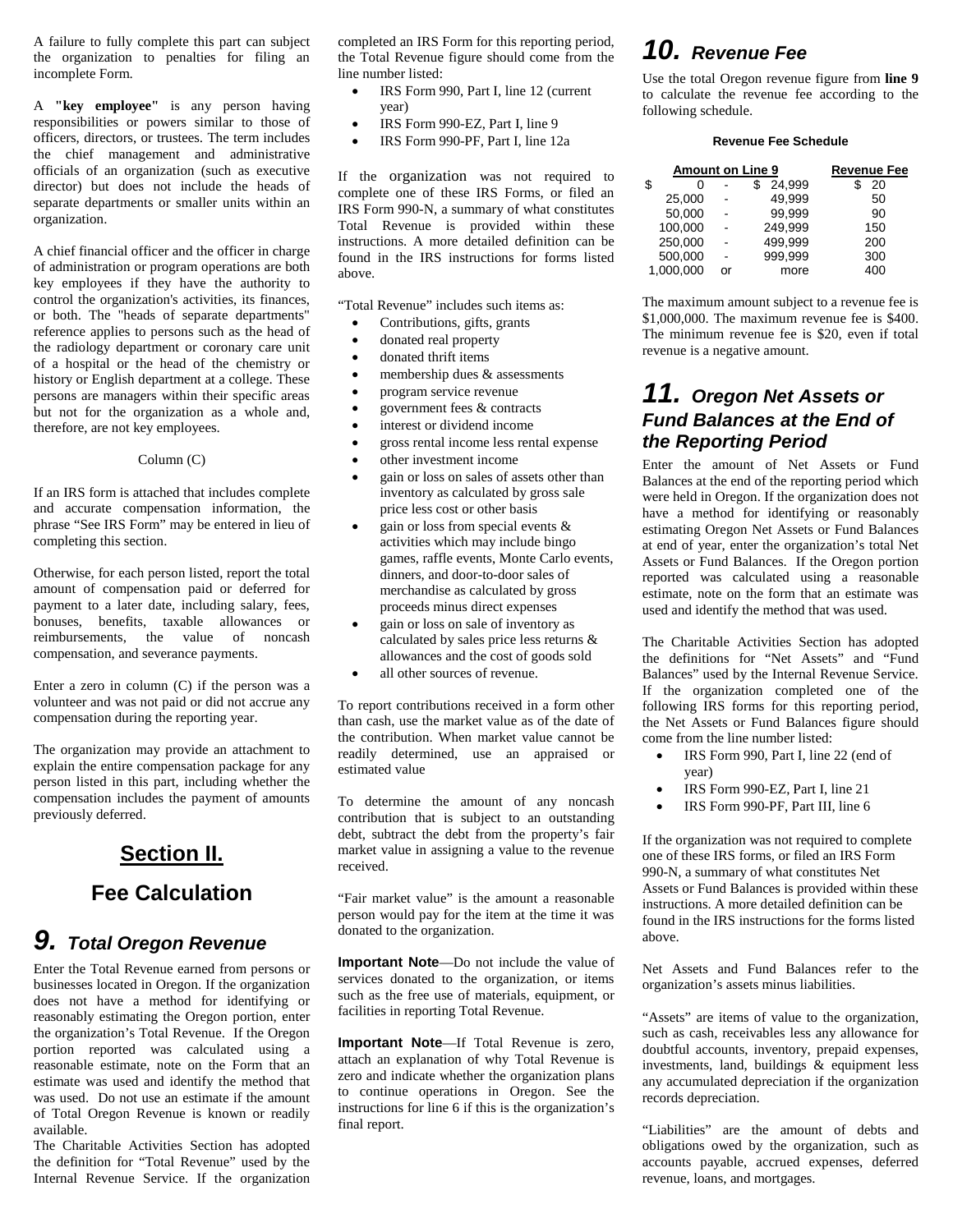### *12. Oregon Net Fixed Assets Used to Conduct Charitable Activities*

Enter the amount of the organization's Net Fixed Assets that were held in Oregon for use in the operation of charitable activities at the end of the reporting period. If the organization does not have a method for identifying Oregon net fixed assets used to conduct charitable activities, enter \$0.

**Important Note**—**You should not include any cash, bank accounts, stock holdings, investment accounts, or other liquid assets in Line 12.** Line 12 should only include fixed assets that are used for charitable purposes, such as land, buildings, or equipment.

The following instructions provide guidance on how to calculate Net Fixed Assets and where the amount may be located on the organization's tax return.

The Charitable Activities Section defines "Net Fixed Assets" as the organization's book value (cost or other basis less accumulated depreciation) of all owned land, buildings, or equipment **that are used directly for charitable purposes**. For example, if the charity owns and operates a museum, the building that houses the museum is a net fixed asset. However, undeveloped land, a building owned and used for rental income, or any other fixed asset used for investment purposes should not be included in Line 12. Accordingly, the net fixed assets used for charitable purposes on Line 12 may be less than the organization's total net fixed assets.

If the organization completed one of the following IRS Forms for this reporting period and all its Net Fixed Assets are held for use in conducting charitable activities, the figure should come from the line number listed:

- IRS Form 990, Part X, line 10c
- IRS Form 990-EZ, Part II, line 23B
- IRS Form 990-PF, Part II, line 14b

If the organization was not required to complete one of these IRS Forms, or filed an IRS Form 990-N, this figure will need to be calculated from the organization's accounting records.

### *13. Amount Subject to Net Assets or Fund Balances Fee*

Subtract line 12 from line 11. If the result is less than \$50,000 enter \$0 on line 13. If the result is more than \$20,000,000 enter \$20,000,000.

| Example #1 | line 11<br>line 12<br>line 13 | \$100,000<br>(25,000)<br>75,000 | \$75.000 |
|------------|-------------------------------|---------------------------------|----------|
| Example #2 | line 11<br>line 12<br>line 13 | \$100,000<br>(80,000)<br>20,000 |          |

**Important Note**—If the organization is filing a short report of less than one year due to a change in accounting periods, the amount entered on line 13 should be prorated by the number of months covered by the report. To determine the prorated amount, divide the amount determined above by 12 and multiply by the number of months covered by the short report. No similar proration should be made if the short report is due to the initial or final reporting period.

### *14. Net Assets or Fund Balances Fee*

Multiply the amount subject to a Net Assets or Fund Balances fee from line 13 by .0001 and enter this figure on line 14. Round to the nearest whole dollar. If the result is less than \$5 enter \$0. If the result is more than \$2,000 enter \$2,000.

# *15. Late Fees*

If the report is not filed or the fee is not paid by the due date (or the extended due date), an initial late fee of \$20 will be due. If the report or payment remains outstanding more than 13 months past the end of the fiscal year covered by the report, the late fee will increase to \$50. If the delinquency is not corrected within 16 months of the end of the fiscal year covered by the report, the late fee increases to \$100.

#### **Late Fee Schedule**

| Fiscal   | Late     | Late           | Late              |
|----------|----------|----------------|-------------------|
| Year     | Report   | Report         | Report            |
| Fnd      | Received | Received       | Received          |
|          |          |                |                   |
| Dates    | Before   | <b>Between</b> | <b>After This</b> |
|          | This     | These          | Date              |
|          | Date     | Dates          |                   |
| Late     |          |                |                   |
| Fee:     | \$20     | \$50           | \$100             |
| 12/31/18 | 2/1/20   | $2/1/20 -$     | 4/30/20           |
|          |          | 4/30/20        |                   |
| 1/31/19  | 3/1/20   | 3/1/20         | 5/31/20           |
|          |          | 5/31/20        |                   |
| 2/28/19  | 4/1/20   | $4/1/20 -$     | 6/30/20           |
|          |          | 6/30/20        |                   |
| 3/31/19  | 5/1/20   | $5/1/20 -$     | 7/31/20           |
|          |          | 7/31/20        |                   |
| 4/30/19  | 6/1/20   | $6/1/20 -$     | 8/31/20           |
|          |          | 8/31/20        |                   |
| 5/31/19  | 7/1/20   | $7/1/20 -$     | 9/30/20           |
|          |          | 9/30/20        |                   |
| 6/30/19  | 8/1/20   | $8/1/20 -$     | 10/31/20          |
|          |          |                |                   |
|          |          | 10/31/20       |                   |
| 7/31/19  | 9/1/20   | $9/1/20 -$     | 11/30/20          |
|          |          | 11/30/20       |                   |
| 8/31/19  | 10/1/20  | $10/1/20 -$    | 12/31/2           |
|          |          | 12/31/20       |                   |
| 9/30/19  | 11/1/20  | 11/1/20-       | 1/31/21           |
|          |          | 1/31/21        |                   |
| 10/31/19 | 12/1/20  | $12/1/20 -$    | 2/28/21           |
|          |          | 2/28/21        |                   |
| 11/30/19 | 1/1/21   | $1/1/21 -$     | 3/31/21           |
|          |          | 3/31/21        |                   |

The above late fees apply automatically and cannot be waived. The Department has the authority to obtain additional civil penalties against the organization and its officers and directors or take other administrative action in connection with the failure to file timely reports.

# *16. Total Amount Due*

Add lines 10, 14 and 15. This is the total amount due. Make check or money order payable to the "Oregon Department of Justice". Do not send cash. Mail payment together with the report to:

> **Charitable Activities Section Oregon Department of Justice 100 SW Market Street Portland, Oregon 97201-5702**

**Important Note**—Indicate on the check the organization's 4 or 5-digit Oregon Department of Justice registration number. The registration number is located on line 1 of the preprinted Form CT-12F or can be obtained by contacting the Charitable Activities Section or looking up the charity on our website at https://justice.oregon.gov/Charities.

### *17. IRS Forms, Schedules, and Attachments*

**All organizations must attach a complete copy of all forms, supporting schedules, and attachments filed with the IRS, except publicly supported charities are not required to attach the Schedule B, Listing of Contributors.**

Even if your organization is not required to file a Form 990, 990-EZ, or 990-PF with the IRS, if the organization's revenues or net assets exceed certain thresholds, it may be required to complete one of these forms for Oregon purposes to meet the Charitable Activities Section's filing requirements.

In general, if your organization's total revenues are at least \$50,000, or its assets are more than \$100,000, you may be asked to complete a 990EZ or 990 for Oregon purposes only. If the organization has not filed the form with the IRS, it should note on the form that it is for Oregon purposes only.

Additional instructions are provided below for 990-N filers and for organizations that do not file any type of 990 with the IRS.

**For 990-N Filers**—If your organization does not complete an IRS Form 990 or 990-EZ because it files an IRS form 990-N, the Charitable Activities Section will consider suspending the requirement to file a Form 990 or 990-EZ for Oregon purposes upon request.

If the organization filed an IRS Form 990-N because its gross receipts are normally \$50,000 or less and the organization's assets are less than \$100,000 the organization may submit a copy of its Form 990-N.

If the organization files an IRS Form 990-N because its gross receipts are normally \$50,000 or less, but its assets are more than \$100,000, please contact this office in writing if you would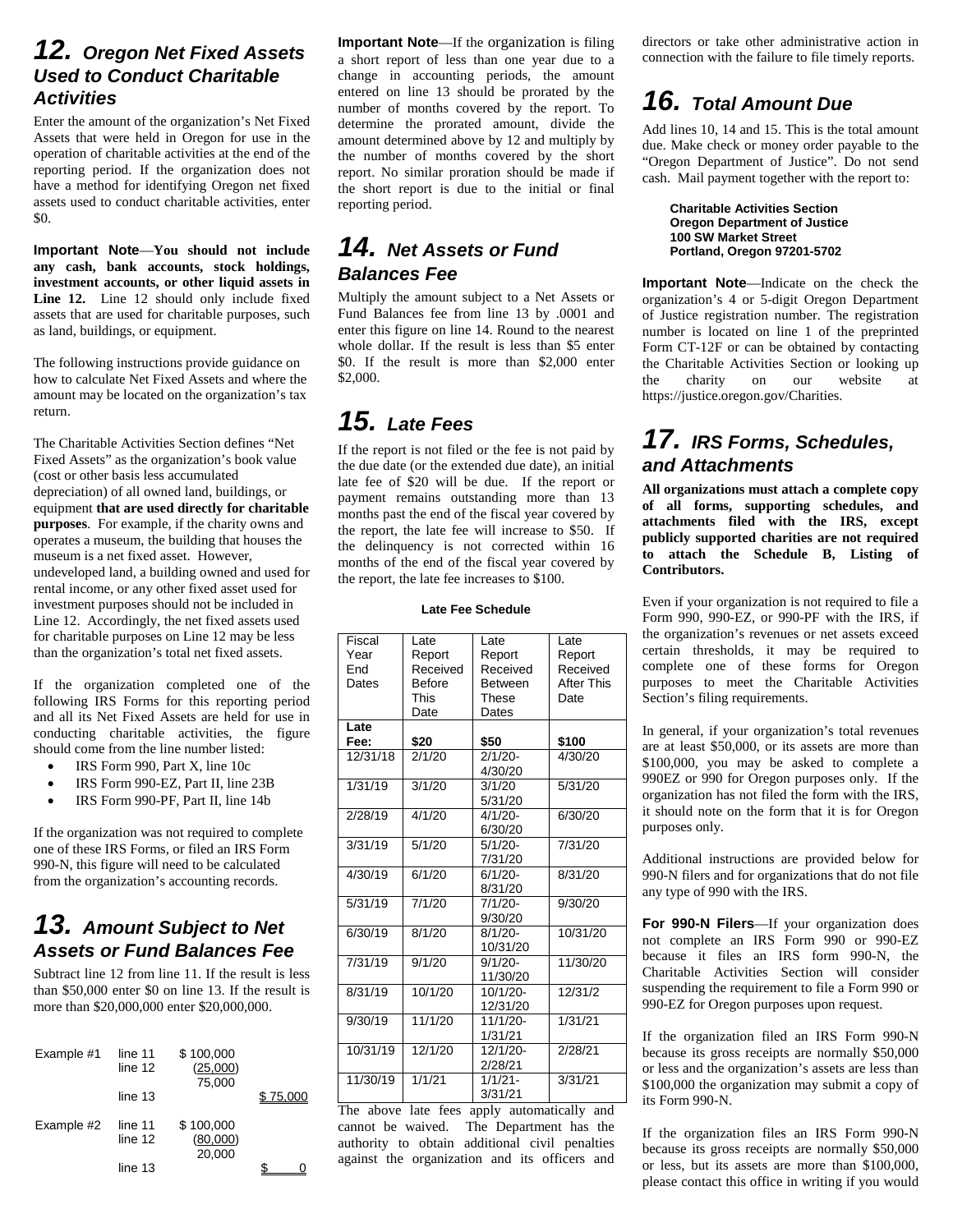like the Charitable Activities Section to consider suspending the requirement to file an IRS Form 990 or 990-EZ for Oregon purposes. The amount of assets in excess of \$100,000 is material to consideration of suspension requests. Please include a balance sheet or similar statement listing your assets to expedite review of your request.

**For organizations that do not file a 990/990-EZ/990-N with the IRS**. Please attach to your CT-12F a copy of your Form 1120 or other return your organization has filed with the IRS for the reporting period. We will contact you if this office determines that a 990-EZ or 990 is required for Oregon purposes.

**Important Note**—Organizations which file Form 990 or 990-EZ with the IRS are not required to attach the Schedule B listing of contributors to filings with the Charitable Activities Section. However, if voluntarily submitted, the schedule of contributors may be made available for public inspection.

This exclusion does not apply to Form 990-PF filers who must submit their schedule of contributors.

**Important Note for CPAs/Paid Preparers/Beneficiaries –** Forms submitted to this office become a public record. In order to protect the privacy of named individuals, you should redact Social Security Numbers (if used) from the copy of the IRS Form 990/990-EZ/990- PF/5227/1041-A (Schedule K) submitted to this office. Although we endeavor to redact social security numbers from any forms we receive, we request your assistance in safeguarding this information by not including it in your submission.

#### **Signature Block**

To make the return complete, an authorized officer must sign in the space provided. For a corporation this officer may be the president, vice president, treasurer, assistant treasurer, chief financial officer, or other corporate officer, such as tax officer. Signature stamps and labels are not acceptable. Power of Attorney signature is not accepted.

In the paid preparer's information section, include the name, daytime phone number, and address of any person who was paid by the organization to complete this report.